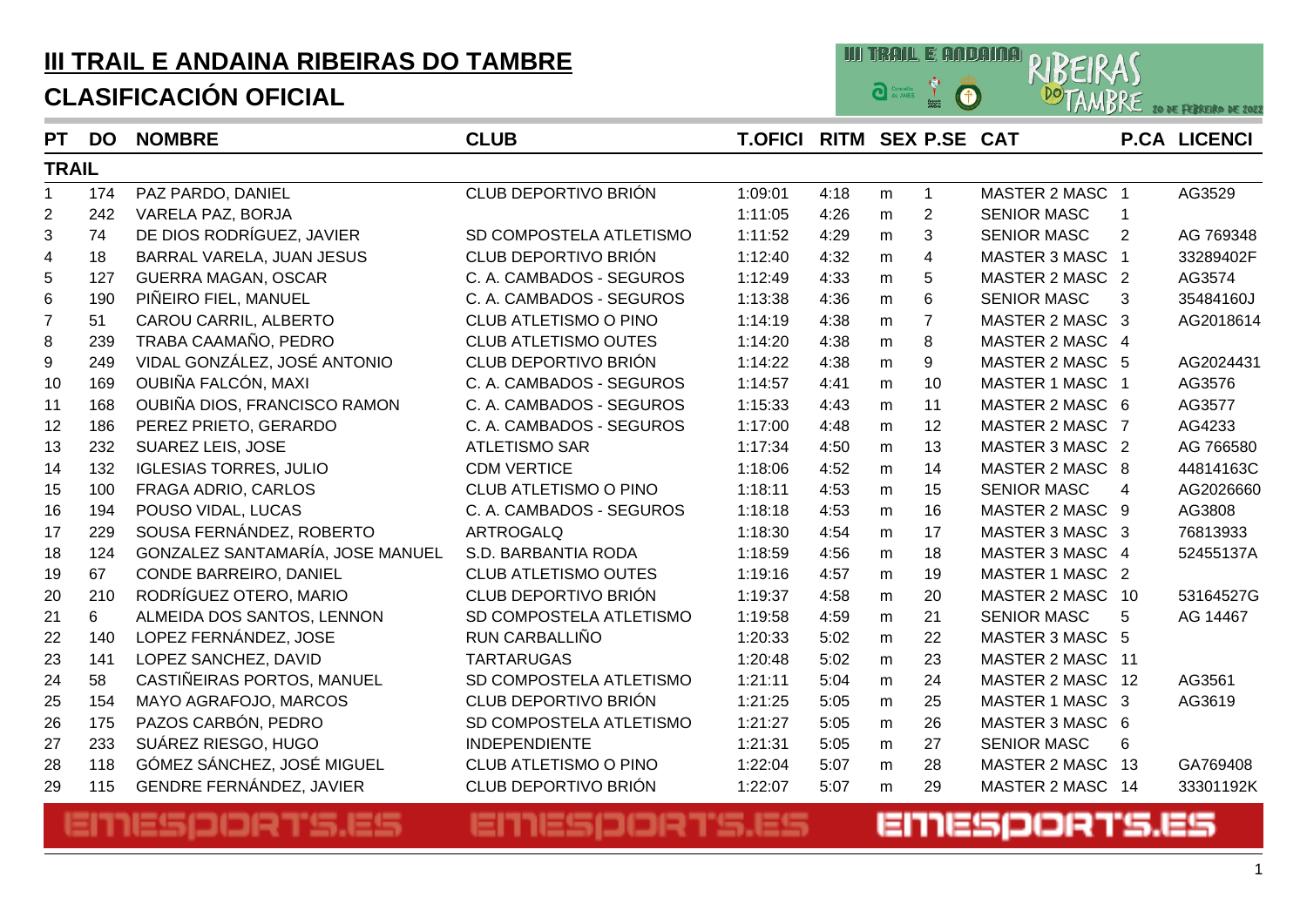

| <b>PT</b> | <b>DO</b> | <b>NOMBRE</b>                     | <b>CLUB</b>                  | <b>T.OFICI</b> | <b>RITM SEX P.SE</b> |           |    | <b>CAT</b>           |                | <b>P.CA LICENCI</b> |
|-----------|-----------|-----------------------------------|------------------------------|----------------|----------------------|-----------|----|----------------------|----------------|---------------------|
| 30        | 3         | AGEITOS SANLES, FERNANDO          | <b>INCOR AUTOVIDRIO</b>      | 1:22:12        | 5:08                 | m         | 30 | <b>MASTER 2 MASC</b> | 15             |                     |
| 31        | 64        | CHAS ÁLVAREZ, DAVID               | <b>INDEPENDIENTE</b>         | 1:22:27        | 5:09                 | m         | 31 | <b>SENIOR MASC</b>   | $\overline{7}$ |                     |
| 32        | 44        | CAMEAN, ROBERTO                   | <b>INCOR AUTOVIDRIO</b>      | 1:22:32        | 5:09                 | m         | 32 | MASTER 2 MASC 16     |                |                     |
| 33        | 69        | COSTA CASTRO, MANUEL              | <b>CLUB ATLETISMO TAMBRE</b> | 1:22:50        | 5:10                 | m         | 33 | MASTER 2 MASC 17     |                |                     |
| 34        | 150       | MARTINEZ M., ALBERTO              | <b>INCOR AUTOVIDRIO</b>      | 1:22:56        | 5:10                 | m         | 34 | MASTER 2 MASC 18     |                |                     |
| 35        | 172       | PARÍS LÓPEZ, JOSÉ                 |                              | 1:23:19        | 5:12                 | m         | 35 | MASTER 1 MASC 4      |                |                     |
| 36        | 112       | <b>GARCIA GOMEZ, ESTEBAN</b>      | CLUB DEPORTIVO BRIÓN         | 1:23:56        | 5:14                 | m         | 36 | MASTER 2 MASC 19     |                | AG3618              |
| 37        | 151       | MARTÍNEZ VALVERDE, JUAN CARLOS    | CLUB ATLETISMO O PINO        | 1:24:09        | 5:15                 | m         | 37 | MASTER 3 MASC 7      |                | AG2026278           |
| 38        | 256       | ZARAUZA BEIRAS, ALVARO            | CLUB DEPORTIVO BRIÓN         | 1:24:21        | 5:16                 | m         | 38 | MASTER 2 MASC 20     |                | AG11767             |
| 39        | 195       | QUINTANS VAZQUEZ, ALFONSO         | <b>INDEPENDIENTE</b>         | 1:24:26        | 5:16                 | m         | 39 | MASTER 1 MASC 5      |                |                     |
| 40        | 204       | RIVAS DE JESUS, SERGIO            | <b>INDEPENDIENTE</b>         | 1:24:37        | 5:17                 | ${\sf m}$ | 40 | MASTER 1 MASC 6      |                |                     |
| 41        | 92        | FERNÁNDEZ MEGÍA, EDUARDO          | <b>TARTARUGAS</b>            | 1:24:46        | 5:17                 | m         | 41 | MASTER 3 MASC 8      |                |                     |
| 42        | 240       | TROITIÑO LIMERES, LAUREANO        | <b>INDEPENDIENTE</b>         | 1:25:01        | 5:18                 | m         | 42 | MASTER 1 MASC 7      |                |                     |
| 43        | 161       | MOURE ANDRADE, ALBERTO            |                              | 1:25:03        | 5:18                 | m         | 43 | MASTER 1 MASC 8      |                |                     |
| 44        | 196       | QUINTELA MARTÍNEZ, IBÁN           | <b>TARTARUGAS</b>            | 1:25:07        | 5:19                 | m         | 44 | MASTER 2 MASC 21     |                |                     |
| 45        | 34        | BUJÁN GONZÁLEZ, JOSÉ              | <b>CLUB ATLETISMO OUTES</b>  | 1:25:30        | 5:20                 | m         | 45 | MASTER 2 MASC 22     |                |                     |
| 46        | 104       | FREIRE OTERO, DAVID               |                              | 1:25:33        | 5:20                 | m         | 46 | MASTER 1 MASC 9      |                |                     |
| 47        | 144       | LUNA DOMINGUEZ, JUAN              | <b>TRIBU TRAIL</b>           | 1:25:34        | 5:20                 | m         | 47 | MASTER 2 MASC 23     |                |                     |
| 48        | 22        | BARREIRO VÁZQUEZ, RAMON           | <b>CDM VERTICE</b>           | 1:25:39        | 5:21                 | m         | 48 | MASTER 1 MASC 10     |                |                     |
| 49        | 9         | AMIGO FERREIRO, JUAN LUÍS         |                              | 1:25:54        | 5:22                 | m         | 49 | MASTER 3 MASC 9      |                | GA 758              |
| 50        | 253       | VILELA MARTÍNEZ, DAVID            | <b>INDEPENDIENTE</b>         | 1:26:09        | 5:23                 | m         | 50 | MASTER 1 MASC 11     |                |                     |
| 51        | 203       | RIVAS CASTRO, JUAN                | C. A. CAMBADOS - SEGUROS     | 1:26:17        | 5:23                 | m         | 51 | MASTER 3 MASC 10     |                | AG2028281           |
| 52        | 95        | FERNÁNDEZ RODRÍGUEZ, JOSE ANTONIO | <b>RUNNING ARTEIXO</b>       | 1:26:35        | 5:24                 | m         | 52 | MASTER 2 MASC 24     |                |                     |
| 53        | 206       | RODRIGUEZ DOPICO, JAVIER          | <b>ENTRENARUNNING</b>        | 1:27:39        | 5:28                 | m         | 53 | MASTER 1 MASC 12     |                | AG15159             |
| 54        | 224       | SANROMAN GARCIA, ABRAHAM          | <b>INDEPENDIENTE</b>         | 1:28:02        | 5:30                 | ${\sf m}$ | 54 | MASTER 1 MASC 13     |                |                     |
| 55        | 187       | PÉREZ SUÁREZ, LUIS                | <b>ACADE</b>                 | 1:28:02        | 5:30                 | m         | 55 | MASTER 3 MASC 11     |                | LI0021              |
| 56        | 32        | BREY MATO, ROBERTO                | <b>CDM VERTICE</b>           | 1:28:32        | 5:31                 | m         | 56 | MASTER 3 MASC 12     |                |                     |
| 57        | 246       | VÁZQUEZ TOURÓN, ANTONIO           | SD COMPOSTELA ATLETISMO      | 1:28:32        | 5:31                 | m         | 57 | MASTER 3 MASC 13     |                | AG2020343           |
| 58        | 216       | ROMERO ROZAS, RUBÉN               | <b>INDEPENDIENTE</b>         | 1:28:54        | 5:33                 | m         | 58 | MASTER 2 MASC 25     |                |                     |
| 59        | 21        | BARREIRO CORDEIRO, F. JAVIER      | <b>NOSPORTLIMIT</b>          | 1:28:55        | 5:33                 | m         | 59 | MASTER 2 MASC 26     |                |                     |

## EMESPORTS.ES

### EMESPORTS.ES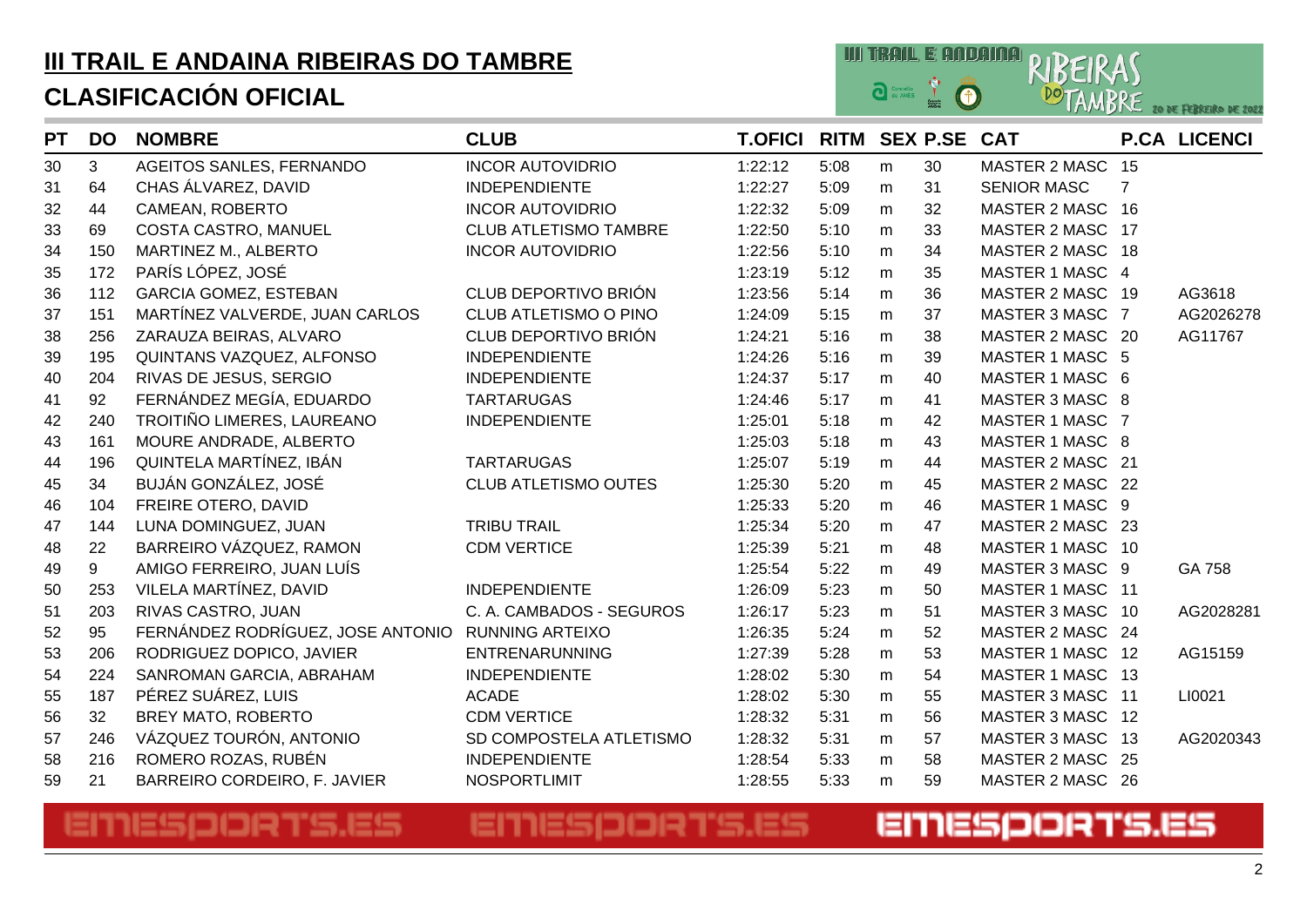

| <b>PT</b> | <b>DO</b>      | <b>NOMBRE</b>                   | <b>CLUB</b>                  | <b>T.OFICI RITM SEX P.SE CAT</b> |      |             |                |                      |              | <b>P.CA LICENCI</b> |
|-----------|----------------|---------------------------------|------------------------------|----------------------------------|------|-------------|----------------|----------------------|--------------|---------------------|
| 60        | 130            | <b>IGLESIAS AMORES, MIGUEL</b>  | AZERBAÑAN                    | 1:29:01                          | 5:33 | m           | 60             | <b>SENIOR MASC</b>   | 8            | AG2016188           |
| 61        | 50             | CARNEIRO GARCIA, JOSE ANTONIO   | <b>RUNNERS AMIO</b>          | 1:29:02                          | 5:33 | m           | 61             | MASTER 2 MASC 27     |              |                     |
| 62        | 83             | DIZ CHAVES, MANUEL              | <b>INDEPENDIENTE</b>         | 1:29:22                          | 5:35 | m           | 62             | MASTER 2 MASC 28     |              |                     |
| 63        | 177            | PEÑA GAVILAN, CARLOS            |                              | 1:29:29                          | 5:35 | m           | 63             | MASTER 2 MASC 29     |              |                     |
| 64        | $\overline{2}$ | ABUÍN PENAS, JAVIER             | VERXEL NUTRICIÓN DEPORTIVA   | 1:29:53                          | 5:37 | m           | 64             | <b>SENIOR MASC</b>   | 9            |                     |
| 65        | 133            | <b>IGLESIAS VAZQUEZ, MANUEL</b> | <b>INDEPENDIENTE</b>         | 1:29:58                          | 5:37 | m           | 65             | MASTER 1 MASC 14     |              |                     |
| 66        | 188            | PESTONIT FREIRE, NOE            | <b>TRIBU TRAIL</b>           | 1:30:07                          | 5:37 | m           | 66             | MASTER 2 MASC 30     |              |                     |
| 67        | 230            | SOUTO PADERNE, DANIEL           |                              | 1:30:12                          | 5:38 | m           | 67             | MASTER 1 MASC 15     |              |                     |
| 68        | 205            | RODRIGUEZ, ANTONIO              | <b>INDEPENDIENTE</b>         | 1:30:14                          | 5:38 | m           | 68             | MASTER 1 MASC 16     |              |                     |
| 69        | 66             | COLLAZO MOSQUERA, RAMÓN         | <b>NOITEBRA FC</b>           | 1:30:14                          | 5:38 | m           | 69             | MASTER 3 MASC 14     |              | AG3533              |
| 70        | 73             | CUNS CARREIRA, JUAN JOSE        | <b>RUNNING ARTEIXO</b>       | 1:30:15                          | 5:38 | m           | 70             | MASTER 2 MASC 31     |              |                     |
| 71        | 121            | GONZÁLEZ ADÁN, MANUEL           | ACERVA?AN                    | 1:30:22                          | 5:38 | m           | 71             | MASTER 2 MASC 32     |              |                     |
| 72        | 180            | PEÓN SANTOME, LUCIA             | AZERBAÑAN                    | 1:30:23                          | 5:38 | f           | $\mathbf{1}$   | <b>MASTER 1 FEM</b>  | $\mathbf{1}$ | AG2581              |
| 73        | 207            | RODRIGUEZ ESTEBAN, PABLO        | <b>INDEPENDIENTE</b>         | 1:30:34                          | 5:39 | m           | 72             | <b>SENIOR MASC</b>   | 10           |                     |
| 74        | 71             | CRUZ DE LA FUENTE, OSCAR        | BJ JOYAS DEL CAMINO          | 1:30:53                          | 5:40 | m           | 73             | <b>SENIOR MASC</b>   | 11           |                     |
| 75        | 184            | PÉREZ BURGOS, ÁNGEL             |                              | 1:31:32                          | 5:43 | m           | 74             | <b>MASTER 1 MASC</b> | 17           |                     |
| 76        | 116            | GÓMEZ LOBATO, DAVID             | CLUB DEPORTIVO BRIÓN         | 1:31:35                          | 5:43 | m           | 75             | SENIOR MASC          | 12           | AG15034             |
| 77        | 96             | FERNÁNDEZ TOJO, ALEXANDRE       | <b>CLUB ATLETISMO TAMBRE</b> | 1:31:39                          | 5:43 | m           | 76             | <b>SENIOR MASC</b>   | 13           | AG2026759           |
| 78        | 183            | PEREZ, BRAIS                    | SD COMPOSTELA ATLETISMO      | 1:31:39                          | 5:43 | m           | 77             | <b>SENIOR MASC</b>   | 14           | AG2026780           |
| 79        | 149            | MARTINEZ DOPAZO, JOSE           | <b>INDEPENDIENTE</b>         | 1:31:52                          | 5:44 | m           | 78             | MASTER 2 MASC 33     |              |                     |
| 80        | 148            | MARTÍNEZ CARREGAL, FRAN         | REAL AEROCLUB SANTIAGO       | 1:32:59                          | 5:48 | ${\sf m}$   | 79             | MASTER 2 MASC 34     |              |                     |
| 81        | 63             | CERNADAS TRILLO, JOSE MANUEL    | <b>CLUB ATLETISMO OUTES</b>  | 1:33:10                          | 5:49 | m           | 80             | MASTER 3 MASC 15     |              |                     |
| 82        | 243            | VAZQUEZ AMADO, JOSE LUIS        |                              | 1:33:28                          | 5:50 | m           | 81             | MASTER 1 MASC 18     |              |                     |
| 83        | 122            | GONZÁLEZ GONZÁLEZ, MANUEL       |                              | 1:33:47                          | 5:51 | m           | 82             | MASTER 3 MASC 16     |              |                     |
| 84        | 156            | MIGUEZ MIGUEZ, LUIS             | CASTROSUA TRAIL RUNNING      | 1:34:14                          | 5:53 | ${\sf m}$   | 83             | MASTER 2 MASC 35     |              |                     |
| 85        | 35             | <b>BUSTELO, JULIO</b>           | <b>INDEPENDIENTE</b>         | 1:35:11                          | 5:56 | m           | 84             | <b>MASTER 2 MASC</b> | 36           |                     |
| 86        | 247            | <b>VERES OJEA, ELENA</b>        | SD COMPOSTELA ATLETISMO      | 1:35:17                          | 5:57 | $\mathbf f$ | $\overline{2}$ | <b>SENIOR FEM</b>    | $\mathbf 1$  | AG9432              |
| 87        | 87             | FAJÍN PÉREZ, SILVIA             | BJ JOYAS DEL CAMINO          | 1:35:17                          | 5:57 | $\mathbf f$ | 3              | <b>SENIOR FEM</b>    | 2            |                     |
| 88        | 24             | BECERRA RODRÍGUEZ, DANIEL       | <b>NOITEBRA FC</b>           | 1:35:40                          | 5:58 | m           | 85             | MASTER 3 MASC 17     |              | AG763846            |
| 89        | 14             | ARUFE ESPIÑA, JOSE              | REAL AEROCLUB SANTIAGO       | 1:36:13                          | 6:00 | m           | 86             | MASTER 3 MASC 18     |              |                     |

#### EMESPORTS.ES EMESPORTS.ES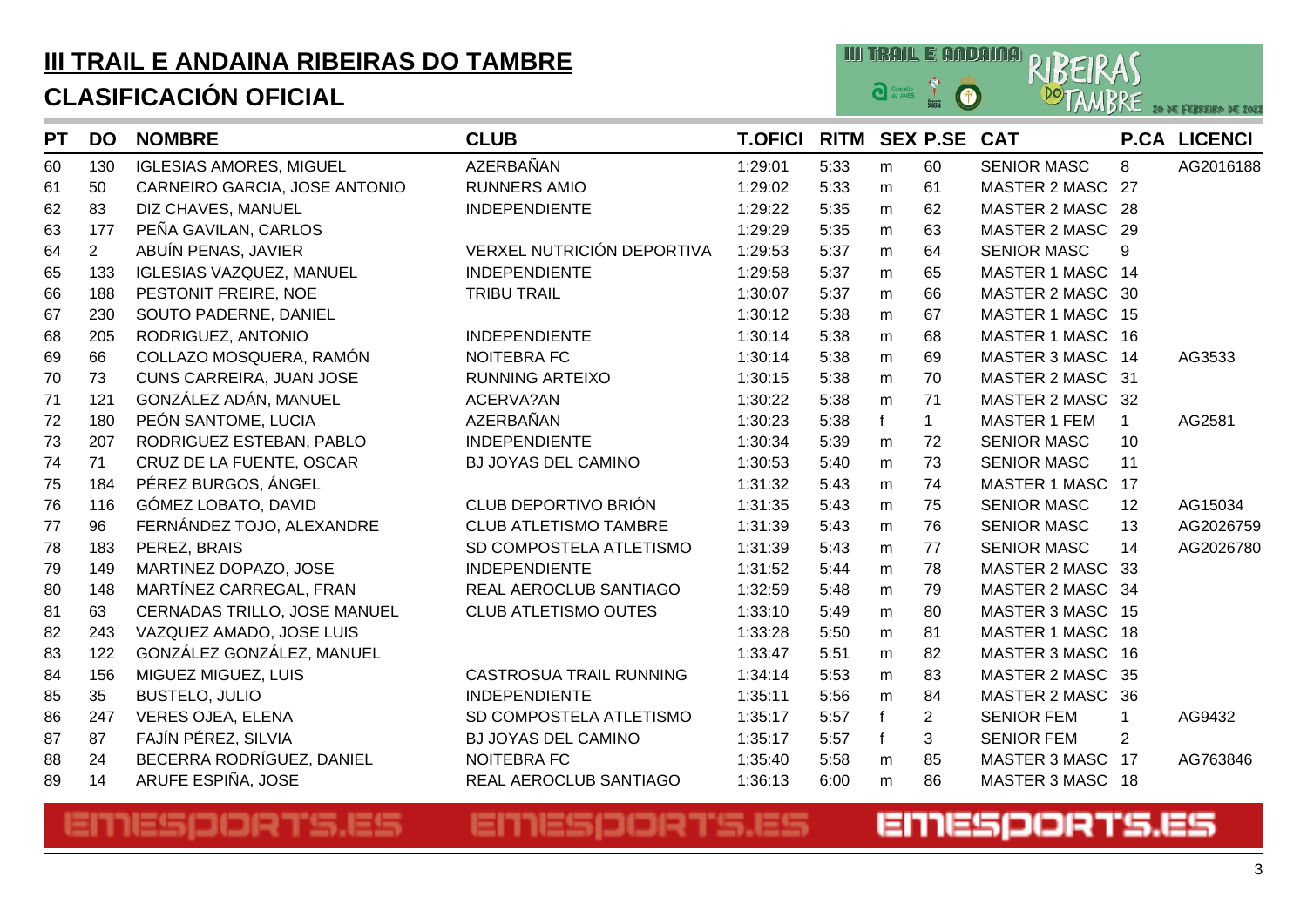

| <b>PT</b> | <b>DO</b>      | <b>NOMBRE</b>                    | <b>CLUB</b>                 | <b>T.OFICI</b> | RITM SEX P.SE CAT |           |                |                      |             | <b>P.CA LICENCI</b> |
|-----------|----------------|----------------------------------|-----------------------------|----------------|-------------------|-----------|----------------|----------------------|-------------|---------------------|
| 90        | 29             | <b>BLANCO SANTOS, ESTEBAN</b>    | <b>TRIBU TRAIL</b>          | 1:36:47        | 6:02              | m         | 87             | MASTER 2 MASC        | -37         | 44815420N           |
| 91        | 46             | CANDIA DURÁN, FRANCISCO XOSÉ     | <b>VIKINGOS</b>             | 1:36:55        | 6:03              | m         | 88             | MASTER 3 MASC 19     |             |                     |
| 92        | 75             | DE LA FUENTE IGLESIAS, EVA       | CLUB DEPORTIVO BRIÓN        | 1:37:40        | 6:06              | f         | $\overline{4}$ | <b>MASTER 2 FEM</b>  | $\mathbf 1$ | AG2018674           |
| 93        | 257            | EITOR, JOSÉ ANDRÉS               | <b>TRIBU TRAIL</b>          | 1:38:48        | 6:10              | m         | 89             | MASTER 1 MASC 19     |             |                     |
| 94        | 88             | FELÍPEZ RODRÍGUEZ, LAURA         | <b>RUNNING ARTEIXO</b>      | 1:39:06        | 6:11              | f         | 5              | <b>MASTER 2 FEM</b>  | 2           |                     |
| 95        | 131            | <b>IGLESIAS PARDO, TINO</b>      | <b>TARTARUGAS</b>           | 1:39:31        | 6:13              | ${\sf m}$ | 90             | MASTER 2 MASC 38     |             | AG2026975           |
| 96        | 152            | MATALOBOS BUSTELO, ANTONIO       | CLUB DEPORTIVO BRIÓN        | 1:39:59        | 6:14              | m         | 91             | MASTER 2 MASC 39     |             | AG                  |
| 97        | 12             | AREVALILLO ROMERO, SERGIO        | <b>INDEPENDIENTE</b>        | 1:40:26        | 6:16              | m         | 92             | MASTER 2 MASC 40     |             |                     |
| 98        | 212            | RODRÍGUEZ PIÑEIRO, RICARDO       | <b>TRINORTH</b>             | 1:40:32        | 6:16              | m         | 93             | <b>MASTER 3 MASC</b> | - 20        | 35452920            |
| 99        | 146            | MAREQUE MARTINEZ, MARIA          |                             | 1:40:57        | 6:18              | f         | 6              | <b>MASTER 1 FEM</b>  | 2           |                     |
| 100       | 110            | <b>GARCÍA ESMORIS, JOSÉ LUIS</b> | <b>INDEPENDIENTE</b>        | 1:41:03        | 6:18              | m         | 94             | MASTER 3 MASC 21     |             | 33288046P           |
| 101       | 231            | SUÁREZ GIADÁS, JAVIER            | AZERBAÑAN                   | 1:41:41        | 6:21              | m         | 95             | MASTER 1 MASC 20     |             |                     |
| 102       | 215            | ROMERO OLVEIRA, JOSE MANUEL      | C.A. VETERANOS DE SAMIL     | 1:42:03        | 6:22              | m         | 96             | MASTER 3 MASC 22     |             | AG2017505           |
| 103       | 227            | SOBRAL ROSALES, FRAN             | C D PINARIUN                | 1:42:04        | 6:22              | ${\sf m}$ | 97             | MASTER 2 MASC 41     |             |                     |
| 104       | 237            | TARRIO MARTÍNEZ, MARÍA           | SD COMPOSTELA ATLETISMO     | 1:42:29        | 6:24              | f         | $\overline{7}$ | <b>MASTER 2 FEM</b>  | 3           | GA709               |
| 105       | 20             | BARREIRO CORDEIRO, ANTONIO       |                             | 1:42:43        | 6:25              | m         | 98             | <b>MASTER 3 MASC</b> | -23         |                     |
| 106       | 125            | GOYANES SOUTO, ADRIÁN            |                             | 1:43:20        | 6:27              | ${\sf m}$ | 99             | <b>SENIOR MASC</b>   | 15          |                     |
| 107       | 166            | OTERO DIAZ, MARIO                | C.D. RÍA DE AROUSA          | 1:43:39        | 6:28              | m         | 100            | <b>MASTER 2 MASC</b> | 42          | AG766826            |
| 108       | 211            | RODRIGUEZ PINAL, JUAN            | RUN CARBALLIÑO              | 1:43:50        | 6:29              | m         | 101            | MASTER 2 MASC 43     |             |                     |
| 109       | 218            | SAAVEDRA CEPEDA, ROGELIO         |                             | 1:43:51        | 6:29              | m         | 102            | MASTER 3 MASC 24     |             |                     |
| 110       | 99             | FERREIRO LOPEZ, MARIA DOLORES    | <b>INDEPENDIENTE</b>        | 1:43:51        | 6:29              | f         | 8              | <b>MASTER 1 FEM</b>  | 3           |                     |
| 111       | 202            | RIVAS ALENDE, JUAN               | <b>NOITEBRA FC</b>          | 1:43:53        | 6:29              | m         | 103            | MASTER 1 MASC 21     |             | AG                  |
| 112       | 160            | MOSQUERA CARNOTA, JUAN MANUEL    | <b>RUNNERS AMIO</b>         | 1:45:01        | 6:33              | m         | 104            | MASTER 2 MASC 44     |             |                     |
| 113       | $\overline{7}$ | ALONSO, JUAN                     |                             | 1:45:06        | 6:34              | m         | 105            | MASTER 2 MASC 45     |             |                     |
| 114       | 155            | MEJUTO FERNÁNDEZ, NURIA          | SD COMPOSTELA ATLETISMO     | 1:45:10        | 6:34              | f         | 9              | <b>SENIOR FEM</b>    | 3           | AG9427              |
| 115       | 235            | SUEIRO IGLESIAS, ESTEBAN         | CLUB DEPORTIVO BRIÓN        | 1:45:22        | 6:35              | m         | 106            | MASTER 2 MASC 46     |             | AG2018675           |
| 116       | 17             | <b>BARBEITO GESTAL, RAUL</b>     | <b>BARBERÍA BARBEITO</b>    | 1:45:30        | 6:35              | m         | 107            | MASTER 2 MASC 47     |             |                     |
| 117       | 8              | ALVAREZ PEREZ, ANTONIO           | <b>INDEPENDIENTE</b>        | 1:45:37        | 6:36              | m         | 108            | MASTER 2 MASC 48     |             |                     |
| 118       | 19             | BARREIRO CERNADAS, JOSÉ RAMON    | <b>CLUB ATLETISMO OUTES</b> | 1:45:45        | 6:36              | m         | 109            | <b>MASTER 3 MASC</b> | -25         |                     |
| 119       | 189            | PIÑEIRO ABEIJON, BENITO          | <b>INDEPENDIENTE</b>        | 1:45:45        | 6:36              | m         | 110            | MASTER 2 MASC 49     |             |                     |

## EMESPORTS.ES

## EMESPORTS.ES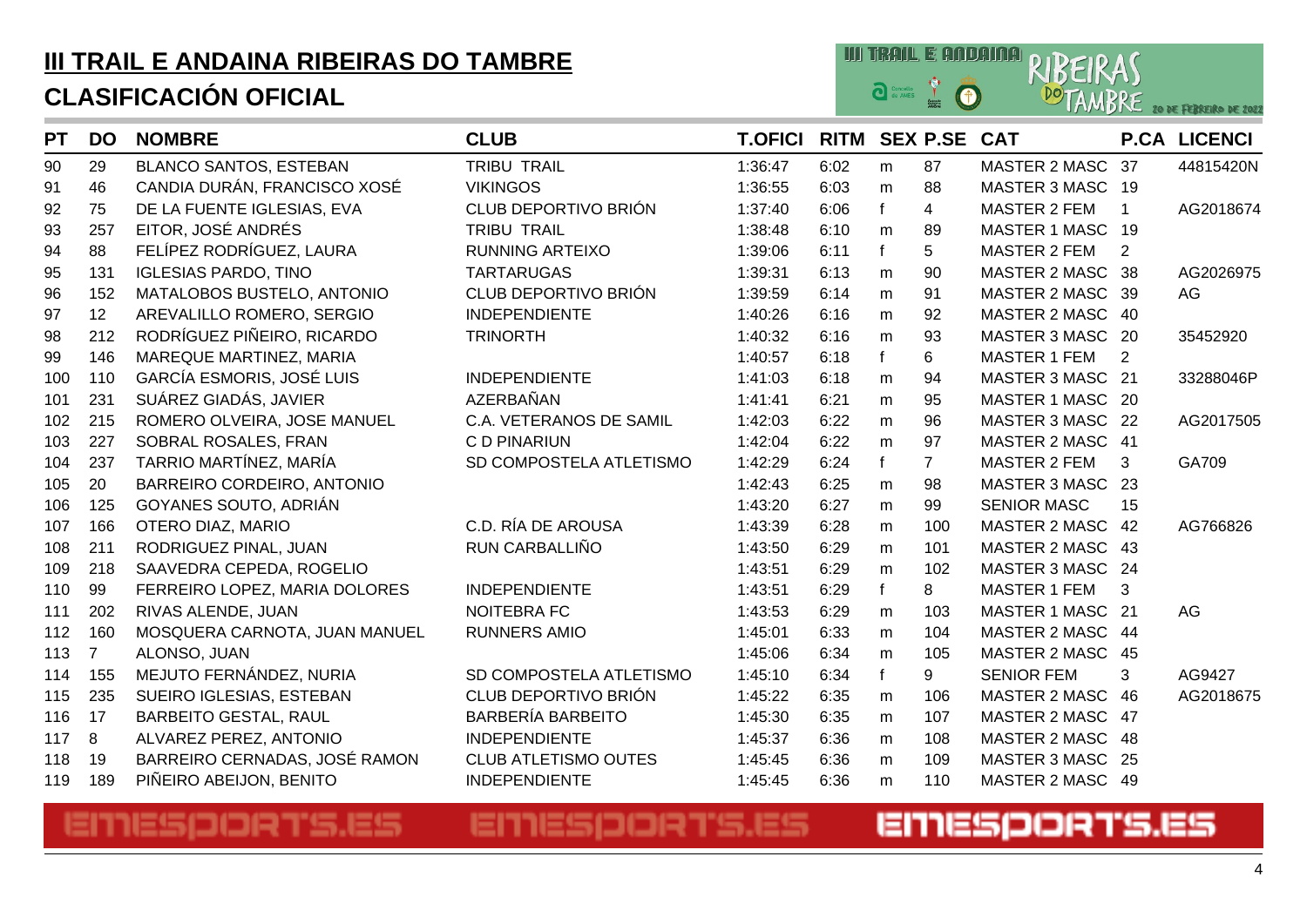

| <b>PT</b> | <b>DO</b> | <b>NOMBRE</b>                    | <b>CLUB</b>             | <b>T.OFICI</b> | <b>RITM</b> |   | <b>SEX P.SE CAT</b> |                      |                | <b>P.CA LICENCI</b> |
|-----------|-----------|----------------------------------|-------------------------|----------------|-------------|---|---------------------|----------------------|----------------|---------------------|
| 120       | 236       | TAJES MAYO, JUAN JESÚS           | ATLETISMO FONTES DO SAR | 1:45:48        | 6:36        | m | 111                 | <b>MASTER 3 MASC</b> | 26             | AG2019296           |
| 121       | 128       | HERMIDA - C VAZQUEZ, NICOLAS     | <b>INDEPENDIENTE</b>    | 1:45:52        | 6:36        | m | 112                 | MASTER 2 MASC 50     |                |                     |
| 122       | 241       | VALES MALLO, JOSE TOMAS          | A.D.MEDIADUCIA          | 1:46:19        | 6:38        | m | 113                 | MASTER 2 MASC 51     |                |                     |
| 123       | 79        | DIAZ DIAZ, ANGEL FERNANDO        | <b>INDEPENDIENTE</b>    | 1:46:44        | 6:40        | m | 114                 | MASTER 3 MASC 27     |                |                     |
| 124       | 225       | SANTOS SANTAMARIA, JOSÉ RAMÓN    | <b>INDEPENDIENTE</b>    | 1:46:45        | 6:40        | m | 115                 | MASTER 2 MASC 52     |                |                     |
| 125       | 170       | <b>OUTEIRAL BAR, JUAN</b>        | <b>INDEPENDIENTE</b>    | 1:46:47        | 6:40        | m | 116                 | <b>SENIOR MASC</b>   | 16             |                     |
| 126       | 59        | CASTRO ALMADA, LUIS A.           | <b>INDEPENDIENTE</b>    | 1:47:36        | 6:43        | m | 117                 | MASTER 2 MASC 53     |                |                     |
| 127       | 94        | FERNANDEZ RIAL, SANTIAGO         |                         | 1:47:48        | 6:44        | m | 118                 | MASTER 2 MASC 54     |                |                     |
| 128       | 41        | CAJARAVILLE DAPENA, PABLO        | <b>INDEPENDIENTE</b>    | 1:48:36        | 6:47        | m | 119                 | MASTER 2 MASC 55     |                |                     |
| 129       | 52        | CARRACEDO PÉREZ, CELIA           | <b>ADAS PROINOR</b>     | 1:48:36        | 6:47        | f | 10                  | <b>SENIOR FEM</b>    | 4              | GA768903            |
| 130       | 252       | VILAR REINA, VICTOR MANUEL       | OPA FERROL RUNNING TEAM | 1:48:41        | 6:47        | m | 120                 | MASTER 2 MASC 56     |                |                     |
| 131       | 91        | FERNÁNDEZ LÓPEZ, ALBERTO         | CLUB ATLETISMO O PINO   | 1:48:44        | 6:47        | m | 121                 | MASTER 2 MASC 57     |                | AG10074             |
| 132       | 89        | FERNANDES MAGALHAES, LUIS MIGUEL | <b>INDEPENDIENTE</b>    | 1:48:46        | 6:47        | m | 122                 | MASTER 2 MASC 58     |                |                     |
| 133       | 120       | GOMEZ-REINO, MARIA               | <b>INDEPENDIENTE</b>    | 1:48:46        | 6:47        | f | 11                  | <b>MASTER 2 FEM</b>  | $\overline{4}$ |                     |
| 134       | 147       | MARTINEZ BLAZQUEZ, BORJA         | <b>INDEPENDIENTE</b>    | 1:48:50        | 6:48        | m | 123                 | MASTER 1 MASC 22     |                |                     |
| 135       | 176       | PAZOS QUINTELA, JESUS            | <b>INDEPENDIENTE</b>    | 1:48:53        | 6:48        | m | 124                 | MASTER 2 MASC 59     |                |                     |
| 136       | 117       | GOMEZ LODEIROS, SUSANA MARIA     | <b>TARTARUGAS</b>       | 1:49:12        | 6:49        | f | 12                  | <b>MASTER 2 FEM</b>  | 5              |                     |
| 137       | 11        | ARES YEBRA, AITANA               |                         | 1:49:22        | 6:50        | f | 13                  | <b>MASTER 1 FEM</b>  | 4              |                     |
| 138       | 119       | GOMEZ VIAÑO, JOSE                | <b>INDEPENDIENTE</b>    | 1:49:29        | 6:50        | m | 125                 | MASTER 3 MASC 28     |                |                     |
| 139       | 80        | DIAZ DIAZ, ROBERTO ENRIQUE       | <b>INDEPENDIENTE</b>    | 1:49:39        | 6:51        | m | 126                 | MASTER 2 MASC 60     |                |                     |
| 140       | 53        | CARRACEDO POSE, RUBÉN JOSÉ       | <b>INDEPENDIENTE</b>    | 1:49:41        | 6:51        | m | 127                 | MASTER 1 MASC 23     |                |                     |
| 141       | 191       | PLAZAS ARAYO, RAQUEL             | <b>INDEPENDIENTE</b>    | 1:49:41        | 6:51        | f | 14                  | <b>SENIOR FEM</b>    | 5              |                     |
| 142       | 70        | COUCE BLANCO, RAMÓN              | <b>INDEPENDIENTE</b>    | 1:49:41        | 6:51        | m | 128                 | <b>MASTER 3 MASC</b> | -29            |                     |
| 143       | 28        | BLANCO PIÑEIRO, DANIEL MANUEL    | <b>INDEPENDIENTE</b>    | 1:49:42        | 6:51        | m | 129                 | MASTER 2 MASC 61     |                |                     |
| 144       | 43        | CALVO REY, DANIEL                | S.D. BARBANTIA RODA     | 1:49:49        | 6:51        | m | 130                 | MASTER 2 MASC 62     |                |                     |
| 145       | 123       | GONZÁLEZ NOVOA, JOSÉ LUIS        | S.D. BARBANTIA RODA     | 1:49:49        | 6:51        | m | 131                 | MASTER 2 MASC 63     |                |                     |
| 146       | 238       | TEIJEIRO ENRIQUE, MARTIN         | <b>INDEPENDIENTE</b>    | 1:49:51        | 6:51        | m | 132                 | MASTER 1 MASC 24     |                |                     |
| 147       | 208       | RODRÍGUEZ GARCÍA, ANTONIO        |                         | 1:49:52        | 6:51        | m | 133                 | MASTER 2 MASC 64     |                |                     |
| 148       | 105       | <b>FUSTES CASTRO, MIGUEL</b>     | <b>INDEPENDIENTE</b>    | 1:51:32        | 6:58        | m | 134                 | MASTER 1 MASC 25     |                |                     |
| 149       | 55        | CARREIRA NODAR, JORGE            | CLUB DEPORTIVO SAN PAIO | 1:52:03        | 7:00        | m | 135                 | MASTER 2 MASC 65     |                | AG2022646           |

#### EMESPORTS.ES EMESPORTS.ES EMESPORTS.ES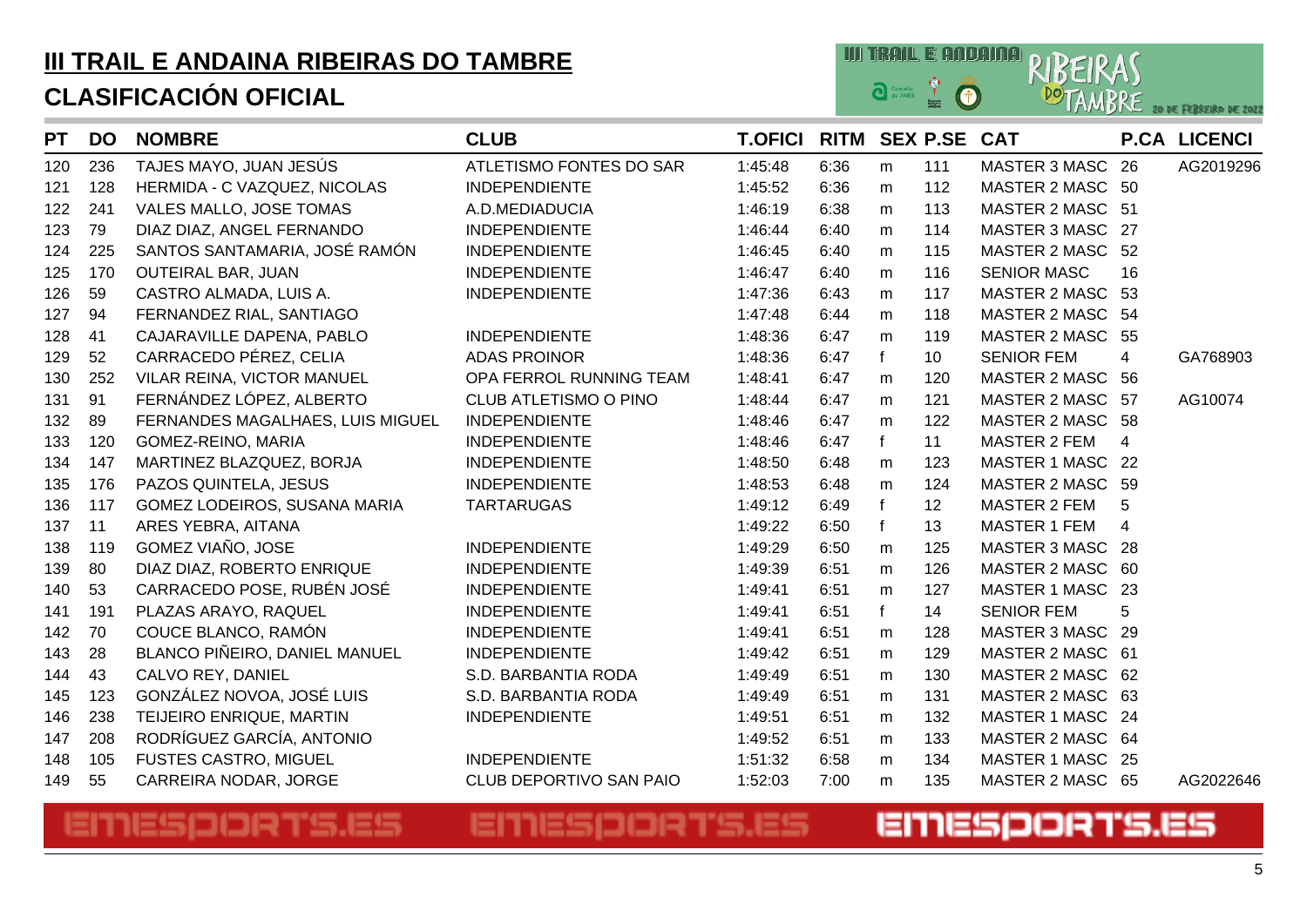

| <b>PT</b> | <b>DO</b> | <b>NOMBRE</b>                   | <b>CLUB</b>                       | <b>T.OFICI</b> | RITM SEX P.SE CAT |              |     |                      |                      | <b>P.CA LICENCI</b> |
|-----------|-----------|---------------------------------|-----------------------------------|----------------|-------------------|--------------|-----|----------------------|----------------------|---------------------|
| 150       | 228       | SORDO GARCIA, MARIA TERESA      | CONCELLO DE VIGO                  | 1:52:35        | 7:02              | f            | 15  | <b>MASTER 2 FEM</b>  | 6                    |                     |
| 151       | 72        | CUETO FERNÁNDEZ, DAVID          | <b>INDEPENDIENTE</b>              | 1:52:48        | 7:02              | m            | 136 | <b>MASTER 2 MASC</b> | 66                   |                     |
| 152       | 82        | DÍAZ PIÑEIRO, RAFAEL            |                                   | 1:52:55        | 7:03              | m            | 137 | MASTER 2 MASC        | 67                   |                     |
| 153       | 201       | RIOS VAZQUEZ, JOSÉ              |                                   | 1:53:10        | 7:04              | m            | 138 | <b>MASTER 3 MASC</b> | 30                   |                     |
| 154       | 36        | <b>BUSTO SANTALLA, ANA</b>      |                                   | 1:53:29        | 7:05              | f            | 16  | <b>SENIOR FEM</b>    | 6                    |                     |
| 155       | 62        | CELA BOISA, JESUS               | CLUB DEPORTIVO BRIÓN              | 1:53:50        | 7:06              | m            | 139 | <b>SENIOR MASC</b>   | 17                   |                     |
| 156       | 10        | ANDRADE RAMA, DANI              | CLUB DEPORTIVO BRIÓN              | 1:53:51        | 7:06              | m            | 140 | <b>MASTER 1 MASC</b> | 26                   | AG3515              |
| 157       | 47        | CAPELO VIEITES, EFRÉN           | CLUB DEPORTIVO BRIÓN              | 1:53:51        | 7:06              | m            | 141 | <b>SENIOR MASC</b>   | 18                   | AG2025990           |
| 158       | 162       | MOURE CAAMAÑO, RUBÉN            | <b>INDEPENDIENTE</b>              | 1:53:54        | 7:07              | m            | 142 | <b>SENIOR MASC</b>   | 19                   |                     |
| 159       | 68        | COSTA CASTRO, FERNANDO          | <b>INDEPENDIENTE</b>              | 1:54:01        | 7:07              | m            | 143 | <b>MASTER 2 MASC</b> | 68                   |                     |
| 160       | 143       | LOUZAO RODRIGUEZ, NACHO         |                                   | 1:55:05        | 7:11              | m            | 144 | MASTER 3 MASC        | 31                   |                     |
| 161       | 159       | MONTILLA FERNÁNDEZ, ANXO        | <b>CLUB GTR GALAICO TRAIL RUN</b> | 1:55:06        | 7:11              | m            | 145 | MASTER 2 MASC 69     |                      |                     |
| 162       | 158       | MOLLEDA SANTAMARTA, LUIS JAVIER | <b>INDEPENDIENTE</b>              | 1:55:15        | 7:12              | m            | 146 | MASTER 3 MASC 32     |                      |                     |
| 163       | 200       | RIAL PAIS, JOSÉ                 | <b>CLUB ATLETISMO OUTES</b>       | 1:55:23        | 7:12              | m            | 147 | MASTER 3 MASC 33     |                      |                     |
| 164       | 78        | DÍAZ BERNARDO, JULIO JOSE       | <b>INDEPENDIENTE</b>              | 1:55:49        | 7:14              | m            | 148 | <b>MASTER 2 MASC</b> | 70                   |                     |
| 165       | 16        | BANDÍN PEREZ, MARIA DEL MAR     | <b>INDEPENDIENTE</b>              | 1:55:50        | 7:14              | $\mathsf{f}$ | 17  | <b>MASTER 1 FEM</b>  | 5                    |                     |
| 166       | 33        | BRUN VAZQUEZ, EMILIO            | <b>CLUB ATLETISMO O PINO</b>      | 1:57:08        | 7:19              | m            | 149 | MASTER 3 MASC 34     |                      | AG2026276           |
| 167       | 30        | BOO ACUÑA, BELARMINO            | <b>INDEPENDIENTE</b>              | 1:57:08        | 7:19              | m            | 150 | MASTER 3 MASC 35     |                      |                     |
| 168       | 214       | ROJAS PÉREZ, LUIS               |                                   | 1:57:14        | 7:19              | m            | 151 | <b>MASTER 1 MASC</b> | -27                  |                     |
| 169       | 45        | CANDA TABOADA, LUIS             |                                   | 1:57:27        | 7:20              | m            | 152 | <b>MASTER 2 MASC</b> | 71                   |                     |
| 170       | 25        | BERMÚDEZ RÍOS, BELI             | <b>INDEPENDIENTE</b>              | 1:58:25        | 7:24              | $\mathsf{f}$ | 18  | <b>MASTER 2 FEM</b>  | $\overline{7}$       |                     |
| 171       | 27        | <b>BLANCO FIGUEIRAS, PAULA</b>  | <b>TARTARUGAS</b>                 | 1:58:43        | 7:25              | $\mathsf{f}$ | 19  | <b>MASTER 2 FEM</b>  | 8                    |                     |
| 172       | 126       | GUARDADO CALVO, MÓNICA          |                                   | 1:58:43        | 7:25              | $\mathbf{f}$ | 20  | <b>MASTER 2 FEM</b>  | 9                    |                     |
| 173       | 54        | CARRASCO ITURRA, CARLOS         | CLUB ATLETISMO O PINO             | 1:59:12        | 7:26              | m            | 153 | MASTER 3 MASC        | 36                   | AG2024716           |
| 174       | 15        | <b>ASOREY NIEVES, CARMEN</b>    | <b>TARTARUGAS</b>                 | 1:59:17        | 7:27              | $\mathbf{f}$ | 21  | MASTER 3 FEM         | $\blacktriangleleft$ |                     |
| 175       | 42        | CALVO FERNANDEZ, JOSÉ LUIS      | <b>CLUB ATLETISMO OUTES</b>       | 1:59:18        | 7:27              | m            | 154 | <b>MASTER 2 MASC</b> | -72                  |                     |
| 176       | 31        | <b>BOUZAS COBOS, DANIEL</b>     | <b>INDEPENDIENTE</b>              | 1:59:39        | 7:28              | m            | 155 | MASTER 2 MASC        | 73                   |                     |
| 177       | 49        | CARBALLEIRA SEOANE, MARIA       | <b>INDEPENDIENTE</b>              | 1:59:40        | 7:28              | $\mathsf{f}$ | 22  | <b>SENIOR FEM</b>    | $\overline{7}$       |                     |
| 178       | 163       | MUIÑO POSE, ALICIA              | CLUB ATLETISMO O PINO             | 1:59:40        | 7:28              | $\mathbf{f}$ | 23  | <b>MASTER 2 FEM</b>  | 10                   | AG2022892           |
| 179       | 4         | ALFONSÍN SOLIÑO, GONZALO        | <b>TARTARUGAS</b>                 | 2:00:13        | 7:30              | m            | 156 | <b>MASTER 3 MASC</b> | 37                   |                     |

## EMESPORTS.ES

### EMESPORTS.ES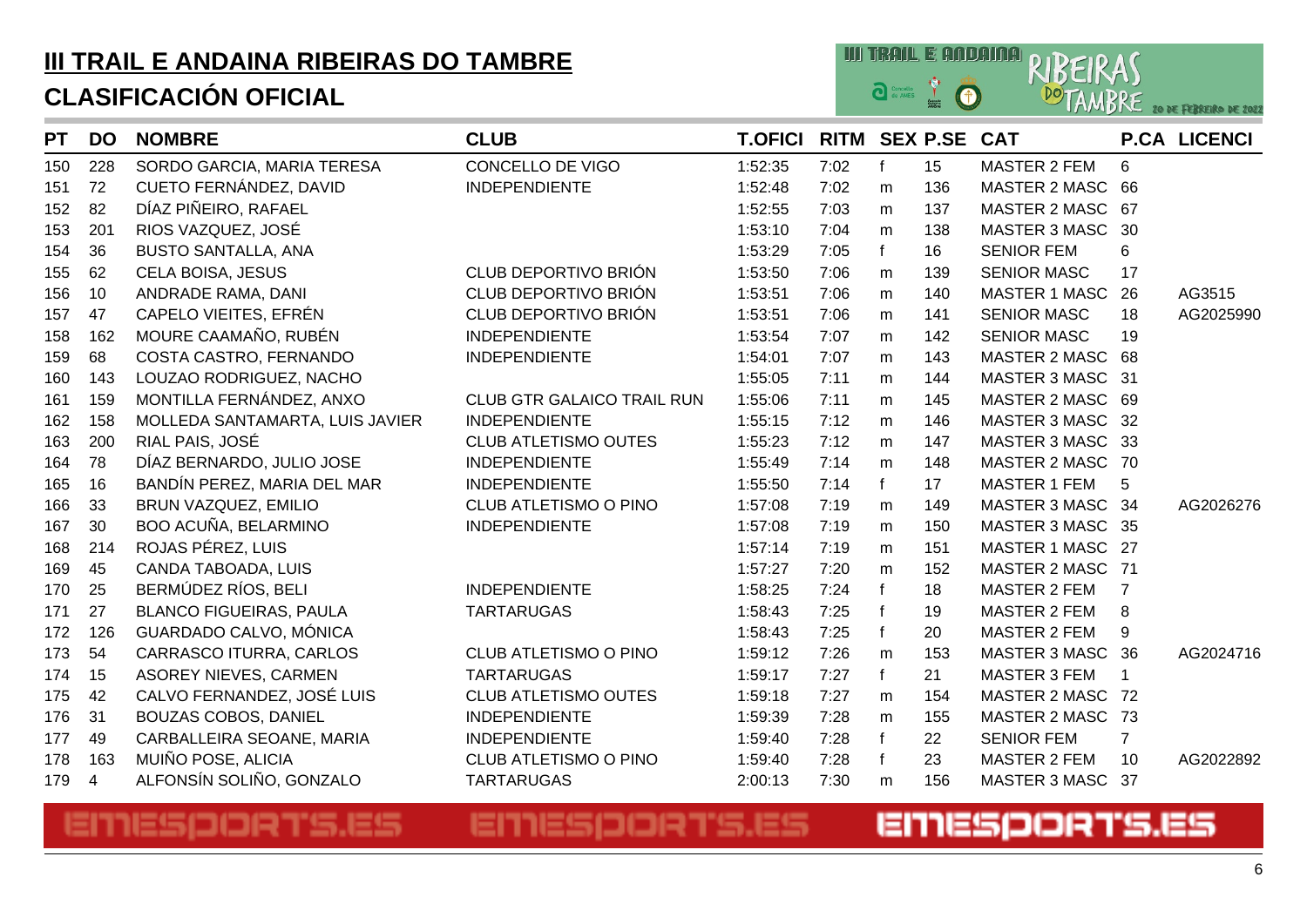

| <b>PT</b> | <b>DO</b> | <b>NOMBRE</b>                    | <b>CLUB</b>                  | <b>T.OFICI</b> | RITM SEX P.SE CAT |           |     |                      |                | <b>P.CA LICENCI</b> |
|-----------|-----------|----------------------------------|------------------------------|----------------|-------------------|-----------|-----|----------------------|----------------|---------------------|
| 180       | 213       | RODRIGUEZ VILLAR, SONIA          | SD COMPOSTELA ATLETISMO      | 2:00:13        | 7:30              | f         | 24  | <b>MASTER 2 FEM</b>  | 11             | AG9429              |
| 181       | 65        | CIBREIRO MÉNDEZ, MIGUEL          | AZERBAÑAN                    | 2:00:27        | 7:31              | m         | 157 | <b>MASTER 1 MASC</b> | 28             |                     |
| 182       | 26        | <b>BLANCO DIEGUEZ, MARGARITA</b> | AZERBAÑAN                    | 2:00:28        | 7:31              | f         | 25  | <b>MASTER 2 FEM</b>  | 12             | 055148056           |
| 183       | 173       | PARRA CUELLAS, VÍCTOR            | CLUB ATLETISMO O PINO        | 2:00:44        | 7:32              | m         | 158 | <b>MASTER 3 MASC</b> | 38             | AG11713             |
| 184       | 178       | PEÑA LÓPEZ, RUBÉN                | CLUB ATLETISMO O PINO        | 2:00:44        | 7:32              | ${\sf m}$ | 159 | <b>MASTER 1 MASC</b> | - 29           | AG10144             |
| 185       | 48        | CARBAJO CAPEANS, MANUEL          | REAL AEROCLUB SANTIAGO       | 2:01:12        | 7:34              | m         | 160 | MASTER 2 MASC 74     |                |                     |
| 186       | 23        | <b>BARRIOS, CELSO</b>            | REAL AEROCLUB SANTIAGO       | 2:01:12        | 7:34              | m         | 161 | <b>MASTER 2 MASC</b> | 75             |                     |
| 187       | 254       | VILLAVERDE SANISIDRO, JOSÉ LUIS  | <b>INDEPENDIENTE</b>         | 2:01:39        | 7:36              | ${\sf m}$ | 162 | MASTER 2 MASC        | 76             |                     |
| 188       | 138       | LOPEZ ALVAREZ, JOSÉ LUIS         | <b>CLUB ATLETISMO BAYONA</b> | 2:02:31        | 7:39              | m         | 163 | <b>MASTER 2 MASC</b> | 77             |                     |
| 189       | 102       | FRANCO MARTÍNEZ, ALEJANDRO       | <b>INDEPENDIENTE</b>         | 2:03:18        | 7:42              | m         | 164 | <b>MASTER 3 MASC</b> | -39            |                     |
| 190       | 135       | LAMEIRO OTERO, FERNANDO          | <b>INDEPENDIENTE</b>         | 2:04:02        | 7:45              | m         | 165 | <b>SENIOR MASC</b>   | 20             |                     |
| 191       | 136       | LAMEIRO OTERO, IVÁN              | <b>INDEPENDIENTE</b>         | 2:04:02        | 7:45              | m         | 166 | <b>SENIOR MASC</b>   | 21             |                     |
| 192       | 185       | PÉREZ CANTELAR, MARCOS           |                              | 2:04:03        | 7:45              | m         | 167 | <b>SENIOR MASC</b>   | 22             |                     |
| 193       | 179       | PEÑA VILLAMIDE, MARIA PAZ        | <b>TARTARUGAS</b>            | 2:04:31        | 7:46              | f         | 26  | <b>MASTER 3 FEM</b>  | $\overline{2}$ | AG14933             |
| 194       | 114       | <b>GARCIA PIÑEIRO, MARTIN</b>    |                              | 2:05:31        | 7:50              | m         | 168 | <b>MASTER 2 MASC</b> | 78             |                     |
| 195       | 107       | <b>GALMÁN SOUTO, TERESA</b>      |                              | 2:06:03        | 7:52              | f         | 27  | <b>MASTER 3 FEM</b>  | 3              | 32749545            |
| 196       | 197       | RAMOS CASTELLANO, DAVID          | <b>INDEPENDIENTE</b>         | 2:07:01        | 7:56              | m         | 169 | <b>MASTER 2 MASC</b> | -79            |                     |
| 197       | 39        | CABALEIRO MARTINEZ, SANTIAGO     | <b>INDEPENDIENTE</b>         | 2:07:31        | 7:58              | m         | 170 | <b>MASTER 3 MASC</b> | -40            |                     |
| 198       | 164       | NESPEREIRA VALE, MARIO           | <b>INDEPENDIENTE</b>         | 2:07:36        | 7:58              | m         | 171 | <b>SENIOR MASC</b>   | 23             |                     |
| 199       | 60        | CASTRO CORES, CARMEN             | <b>CLUB ATLETISMO O PINO</b> | 2:10:54        | 8:10              | f         | 28  | <b>MASTER 2 FEM</b>  | 13             | AG                  |
| 200       | 220       | SALMONTE VARELA, ÁNGELES         | CLUB ATLETISMO O PINO        | 2:10:54        | 8:10              |           | 29  | <b>MASTER 3 FEM</b>  | $\overline{4}$ | AG                  |
| 201       | 250       | VIGO LIÑARES, CHELO              | <b>TARTARUGAS</b>            | 2:12:55        | 8:18              |           | 30  | <b>MASTER 3 FEM</b>  | 5              |                     |
| 202       | 111       | GARCIA FERNANDEZ, LUIS ALBERTO   | <b>CLUB ATLETISMO O PINO</b> | 2:19:36        | 8:43              | m         | 172 | <b>SENIOR MASC</b>   | 24             | AG14456             |
| 203       | 223       | SANMARTÍN RODRÍGUEZ, NOEMI       | <b>CLUB ATLETISMO O PINO</b> | 2:19:37        | 8:43              | f         | 31  | <b>MASTER 1 FEM</b>  | 6              | AG2018630           |
| 204       | 198       | REY DA SILVA, DOLORES            | CLUB ATLETISMO O PINO        | 2:19:37        | 8:43              |           | 32  | <b>MASTER 2 FEM</b>  | 14             | AG915               |
| 205       | 76        | DE LA TORRE RODRIGUEZ, ENRIQUE   |                              | 2:24:05        | 9:00              | ${\sf m}$ | 173 | MASTER 3 MASC        | 41             |                     |
| 206       | 182       | PEREIRO GÓMEZ, EVA MARÍA         | <b>CLUB ATLETISMO O PINO</b> | 2:24:15        | 9:00              |           | 33  | <b>MASTER 3 FEM</b>  | 6              | AG769628            |
| 207       | 244       | VÁZQUEZ FERNÁNDEZ, ANA           | CLUB ATLETISMO O PINO        | 2:24:21        | 9:01              |           | 34  | <b>MASTER 3 FEM</b>  | $\overline{7}$ | AG11716             |
| 208       | 90        | FERNÁNDEZ GONZÁLEZ, ANA          | CLUB ATLETISMO O PINO        | 2:29:13        | 9:19              |           | 35  | <b>MASTER 3 FEM</b>  | 8              | AG769599            |
| 209       | 219       | SAINZ DE LA TORRE VILALTA, ANA   | CLUB ATLETISMO O PINO        | 2:29:18        | 9:19              |           | 36  | <b>MASTER 3 FEM</b>  | 9              | AG                  |

## EMESPORTS.ES

EMESPORTS.ES